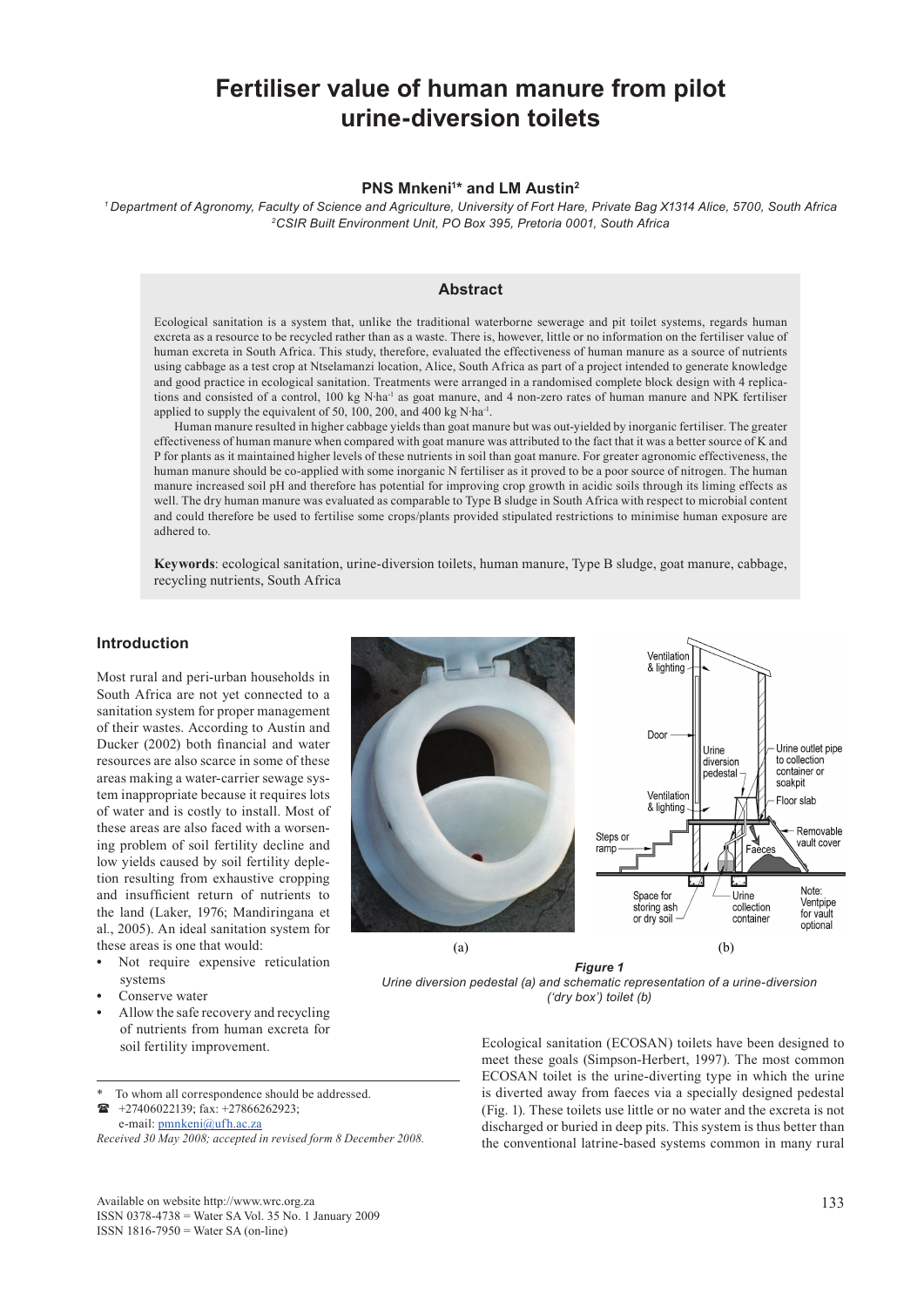areas in Africa, as it enables the hygienic recovery of faeces and urine for possible use as soil amendments.

Urine contains few pathogenic micro-organisms but may contain *Ascaris* ova and *Schistosoma* eggs (Drangert, 1998). However, human faeces always contain high amounts of enteric micro-organisms including many pathogens and opportunistic pathogens, even when the affected person does not experience any symptoms (Heinonen-Tanski and van Wijk-Sijbesma, 2005). The faeces from ECOSAN toilets are sanitised to some extent in the collection chamber of the toilet through drying and the addition of lime or wood ash. The lime or wood ash raises the pH and accelerates pathogen destruction. On average a person produces between 30 and 110 kg, wet weight, of faeces per year corresponding to 10 to 15 kg of dry matter (Lentner et al., 1981; Vinneras, 2002).

The amounts of nutrients found in urine and faeces vary from person to person and from region to region depending on the nutrient content of the food consumed (Vinnerås and Jönsson, 2002). Urine has a high content of readily available nitrogen, phosphorus and potassium and its fertilising effect is reported to be similar to that of nitrogen-rich chemical fertiliser (Kirchman and Petterson, 1995). Faeces on the other hand have high contents of phosphorus and potassium in ionic form but the nitrogen is only slowly released as it is organically bound in undigested food remains (Kirchman and Petterson, 1995). Both waste materials, however, have great potential for improving the fertility of impoverished soils.

The technology of ecological sanitation or 'dry box toilets' has been used successfully for many years in a number of countries, e.g. Vietnam, China, Mexico, El Salvador, Guatamala, Ethiopia, Zimbabwe and Sweden (Esrey et al., 1998; Wolgast, 1993; and Esrey and Andersson, 2001). Ecological sanitation is, however, not yet widely used in South Africa despite the obvious benefits of the approach. To address this shortcoming a project was undertaken to develop good practices for ecological sanitation in South Africa in terms of toilet design and agronomic uses of products of ECOSAN toilets.

South African studies on the fertiliser value of human urine were reported previously (Mnkeni et al., 2005; 2008) but only preliminary local results have so far been reported on the agronomic effectiveness of human manure (Mnkeni et al., 2006; Mnkeni and Austin, 2008). This paper reports results of a study that evaluated the fertiliser value of dry faeces from pilot urinediversion (UD) toilets.

### **Materials and methods**

The trial site was the KwaSomgxada Community Garden at Ntselamanzi location, located between latitudes 32°46'52" and 32°46′46″S and longitudes 26°50′26″ and 26°50′46″E in Alice, Eastern Cape Province, South Africa. The soil was classified as the Ritchie family of the Oakleaf form in the South African soil classification system (Soil Classification Working Group, 1991), and as a Eutric Cambisol in the World Reference Base for Soil Resources (WRB) system (IUSS Working Group WRB, 2006). A participatory field trial to determine the fertiliser value of human manure using cabbage (*Brassica oleracea*) as a test crop was established in collaboration with members of the KwaSomgxada Community Garden Project at Ntselamanzi location in Alice. Cabbage seedlings were transplanted on 18 June 2003 on pre-irrigated plots measuring 3 m x 3 m at a spacing of 50 cm x 50 cm, resulting in a plant population of 36 plants per plot. The experimental design was a randomised complete block design with 11 treatments (Table 1) and 4 replications.

The human manure was obtained from UD toilets in Mthatha, Eastern Cape Province, South Africa while goat manure was obtained from the University of Fort Hare Honeydale Livestock Research Farm. Ground dry manure samples sieved to pass through a 2 mm sieve were analysed for selected properties following procedures described for soil samples below. The dry human manure and goat manure had total N contents of 18 and 26 g⋅kg<sup>-1</sup>, respectively (Table 2). The rates of application were based on nitrogen since this is often the most growth-limiting nutrient. Only one rate of goat manure was included for comparative purposes.

The dry goat and human manure samples were sieved through an 8 mm sieve prior to application. All manure treatments were broadcast and manually incorporated in the top 200 mm of soil using hoes, followed by irrigation, one week before cabbage seedlings were transplanted. Basal applications of P and K applied in combination with the inorganic fertiliser treatments were at recommended rates for cabbage based on soil tests done by the Fertiliser Advisory Service of the Döhne Agricultural Development Institute, Stutterheim, South Africa. The

| <b>TABLE 1</b><br>Experimental treatments and their N, P, and K inputs |                                                                                       |                                                                           |          |          |  |  |  |  |  |  |
|------------------------------------------------------------------------|---------------------------------------------------------------------------------------|---------------------------------------------------------------------------|----------|----------|--|--|--|--|--|--|
| No.                                                                    | Treatment   Treatment details                                                         | Amount of primary fertiliser<br>nutrients supplied (kg ha <sup>-1</sup> ) |          |          |  |  |  |  |  |  |
|                                                                        |                                                                                       | N                                                                         | P        | ĸ        |  |  |  |  |  |  |
| $\vert$ 1                                                              | Control $A - No$ fertiliser or manure                                                 | $\Omega$                                                                  | $\Omega$ | $\Omega$ |  |  |  |  |  |  |
| $\overline{2}$                                                         | Control B – Basal dressing equivalent to 95 kg P·ha <sup>-1</sup> (as TSP) + 90 kg    | $\Omega$                                                                  | 95       | 90       |  |  |  |  |  |  |
|                                                                        | $K$ ha <sup>-1</sup> (as muriate of potash). No N application                         |                                                                           |          |          |  |  |  |  |  |  |
| $\vert$ 3                                                              | 50 kg N·ha <sup>-1</sup> as $LAN + Basal$ P and K dressing                            | 50                                                                        | 95       | 90       |  |  |  |  |  |  |
| $\vert 4$                                                              | 100 kg N·ha <sup>-1</sup> as $LAN + Basal$ P and K dressing                           | 100                                                                       | 95       | 90       |  |  |  |  |  |  |
| 5                                                                      | $200 \text{ kg N·ha}^{-1}$ as $LAN + Basal$ P and K dressing                          | 200                                                                       | 95       | 90       |  |  |  |  |  |  |
| $6\overline{6}$                                                        | 400 kg N.ha <sup>-1</sup> as $LAN + Basal$ P and K dressing                           | 400                                                                       | 95       | 90       |  |  |  |  |  |  |
| 7                                                                      | 50 kg N·ha <sup>-1</sup> as HM (18 g N·kg <sup>-1</sup> ). No basal P and K dressing  | 50                                                                        | 8.4      | 123      |  |  |  |  |  |  |
| 8                                                                      | 100 kg N·ha <sup>-1</sup> as HM (18 g N·kg <sup>-1</sup> ). No basal P and K dressing | 100                                                                       | 16.8     | 246      |  |  |  |  |  |  |
| $\overline{9}$                                                         | 200 kg N·ha <sup>-1</sup> as HM (18 g N·kg <sup>-1</sup> ). No basal P and K dressing | 200                                                                       | 33.6     | 493      |  |  |  |  |  |  |
| 10                                                                     | 200 kg N·ha <sup>-1</sup> as HM (18 g N·kg <sup>-1</sup> ). No basal P and K dressing | 400                                                                       | 67.2     | 986      |  |  |  |  |  |  |
| 11                                                                     | 100 kg N·ha <sup>-1</sup> as GM (26 g N·kg <sup>-1</sup> ). No basal P and K dressing | 100                                                                       | 15.2     | 174      |  |  |  |  |  |  |

*LAN = limestone ammonium nitrate (28% N), HM = human manure (dry faeces), GM = goat manure*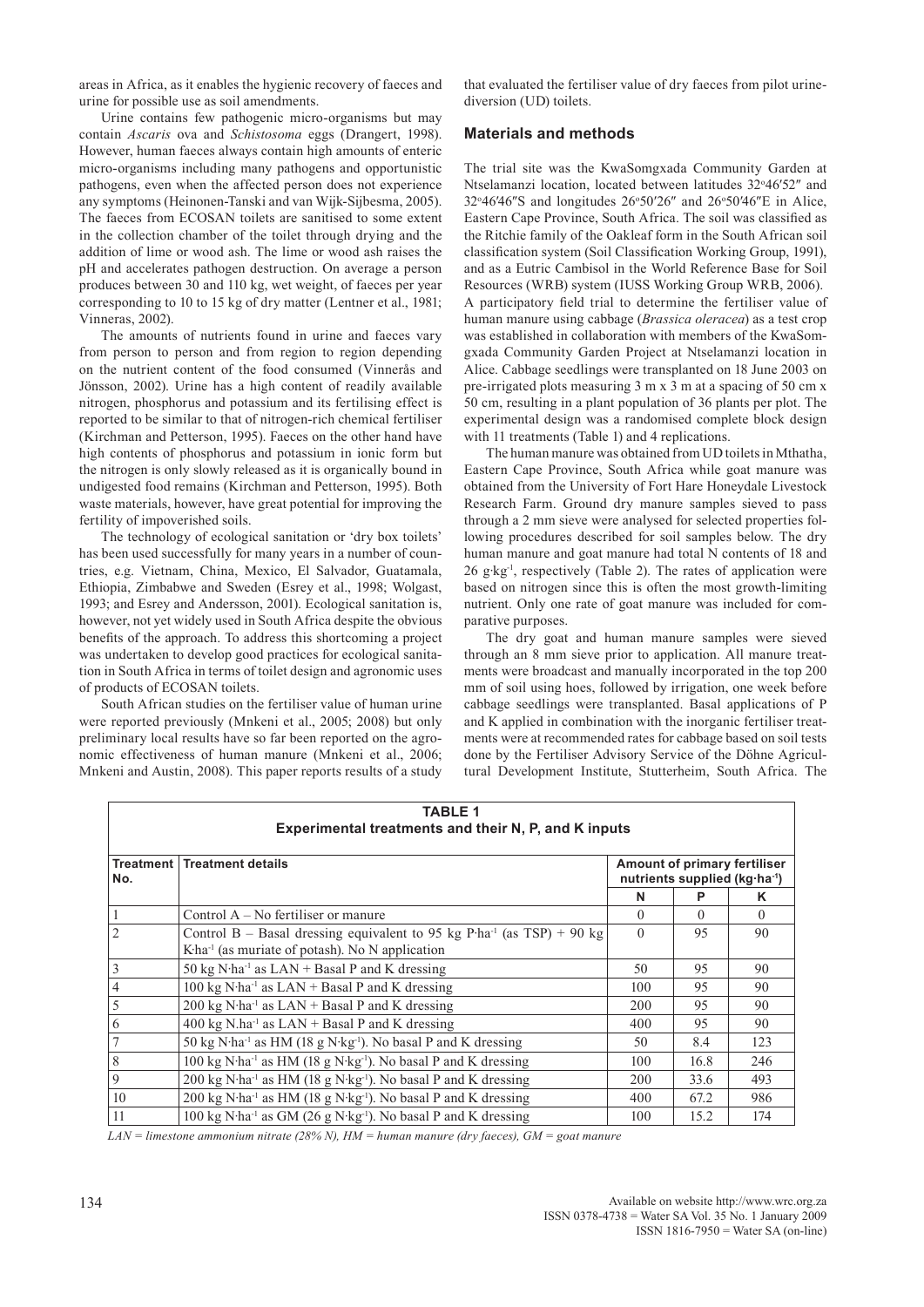| <b>TABLE 2</b><br>Chemical composition of the human manure and goat manure used in the study |                  |                    |      |                                                |                                    |    |   |    |    |     |    |    |     |    |
|----------------------------------------------------------------------------------------------|------------------|--------------------|------|------------------------------------------------|------------------------------------|----|---|----|----|-----|----|----|-----|----|
| <b>Manure</b><br>type                                                                        | pH               | EC.<br>$(mS·cm-1)$ | C: N | C: P                                           | <b>Total elemental composition</b> |    |   |    |    |     |    |    |     |    |
|                                                                                              | $(1.2.5$ manure: |                    |      |                                                | С                                  | N  | P | K  | Ca | Mg  | Mn | Fe | Cu  | Zn |
| water)                                                                                       |                  |                    |      | $mg \cdot \text{kg}^{-1}$<br>$g \cdot kg^{-1}$ |                                    |    |   |    |    |     |    |    |     |    |
| Human                                                                                        | 7.5              | 3.3                | 13   | 80                                             | 240                                | 18 |   | 44 | 4  | 7.9 | 35 | 52 | 6.3 | 33 |
| manure                                                                                       |                  |                    |      |                                                |                                    |    |   |    |    |     |    |    |     |    |
| Goat                                                                                         | 7.5              | 3.1                | 10   | 63                                             | 250                                | 26 |   | 46 | Ξ  | 2.1 | 48 | 73 | 7.6 | 37 |
| manure                                                                                       |                  |                    |      |                                                |                                    |    |   |    |    |     |    |    |     |    |

P and K treatment (Control B) was included to determine crop performance in the absence of nitrogen, but with adequate P and K. The P and K were broadcast just before transplanting, while N treatments as LAN were top-dressed 4 weeks after transplanting.

Members of the KwaSomgxada Community Garden Project were responsible for day-to-day maintenance of the plots with oversight from the researchers. The crop was grown under irrigation using a dragline sprinkler irrigation system with water pumped from the nearby Tyume River. Irrigation was managed by the host farmer, and generally consisted of two irrigation cycles of 3 h each per week. Harvesting was done on 19 November 2003 from a net plot area of  $4 \text{ m}^2$  achieved by disregarding the outer (guard) rows in each plot. The harvested cabbage heads were weighed on site but were later transported to the laboratory where sub-samples were taken for dry matter determination and nutrient (N, P and K) analysis. Total N was determined by dry combustion using a LECO TRUSPEC C and N auto-analyser (LECO Corporation, 2003) while total P and K were determined following wet digestion with  $H_2O_2/H_2SO_4$  as described by Okalebo et al., (2002). Total K in digested samples was determined by AAS while total P was determined by the molybdenum-blue method (Olsen and Sommers, 1982).

Soil samples were taken after harvest from the top 15 cm soil of each plot, air dried, and ground to pass through a 2 mm sieve; and analysed for total carbon, soil pH, electrical conductivity (EC), and selected macro- and micronutrients. Total C was determined by dry combustion using a LECO TRUSPEC C and N auto-analyser. Soil pH was measured in water at a soil: water ratio of 1:2.5 using a pH meter with a glass and reference calomel electrode (Model pH 330 SET-1, 82362, Weilheim, Germany) after the soil suspensions were shaken for 30 minutes and equilibrated for 1 h. Electrical conductivity was measured in water at a 1: 2.5 soil: water ratio using a conductivity meter (Model Cond.330i/SET 82362, Weilheim, Germany). The extractable cations  $Ca^{2+}$ ,  $Mg^{2+}$ ,  $K^+$ ,  $Na^+$ ,  $Cu^{2+}$  and  $Zn^{2+}$  were extracted using the Ambic 1 procedure (Van der Merwe et al., 1984) and analysed by AAS. Soil-extractable P was also extracted using the Ambic-1 procedure and the P concentration in the extract determined by the molybdenum-blue method (Olsen and Sommers, 1982).

#### **Data analysis**

Some seedlings failed to establish on some plots so covariance analysis was conducted on the cabbage yield data with plant population as the covariate in order to eliminate the effects of uneven plant stand. The rest of the data was subjected to analysis of variance (ANOVA) using the MSTATC statistical package. Means separation was done using Duncan's Multiple Range Test (DMRT) at the 0.05 level of significance.

## **Results and discussion**

Goat and human manure had comparable pH and EC values (Table 2). The EC values were very low, suggesting that soil application of both amendments should not cause salinity problems. The pH of the manures was slightly alkaline, indicating that their application to acidic soils would have a liming effect. Human manure had lower concentrations of all macro and micro nutrients determined than goat manure (Table 2), suggesting that human manure would be a poorer source of nutrients. The C: N and C: P ratios of the two manures were well below the cutoff ranges for decomposition of organic materials and release of N and P. However, the C: N and C: P ratios of goat manure were lower than those of human manure, suggesting that the goat manure could decompose and release its N and P more readily.

Inorganic N fertiliser substantially increased cabbage yields above both control treatments (Controls A and B), as well as the goat manure treatment (Table 3, next page). The highest yield was obtained with the LAN application of 100 kg N⋅ha-1 inorganic N and not the recommended rate of 200 kg N∙ha-1. The 100 kg N∙ha-1 treatment was the only one that gave a statistically significantly higher yield than both controls, as well as being the only one to give a significantly higher yield than the lowest inorganic N treatment, the human manure and goat manure treatments.

Observations during the growing season showed that inorganic N application rates above  $100 \text{ kg } N \cdot h a^{-1}$  supported bigger plants but these failed to head properly as a result of the lush growth. In contrast to inorganic fertiliser, rates of human manure application equivalent to 50 - 200 kg N∙ha-1 increased yield only slightly and more or less to the same extent (Table 3). Only the highest rate of human manure application (400 kg N⋅ha<sup>-1</sup> = 21.6) t∙ha-1 of human manure) caused a substantial increase in yield. This could be explained by the fact that nutrients in inorganic fertiliser are immediately available to growing plants, whereas a large proportion of nutrients in both human and goat manures are organically bound in undigested food/feed remains and become only slowly available through mineralisation (Kirchman and Petterson, 1995). The results suggest that for human manure to have an effect on cabbage under our experimental conditions, at least 20 t∙ha-1 has to be applied.

Human manure at a rate 100 kg N⋅ha-1 resulted in slightly, but not statistically significantly, better yield than goat manure at the same rate (Table 3). This yield difference was not related to tissue N as human manure and goat manure at this rate, produced similar levels of N in the plants (Table 3). This was contrary to expectations that goat manure would have resulted in higher tissue N levels in plants as a result of its higher N content and narrower C: N ratio (Table 2). Human manure at 400 kg N∙ha-1 gave a substantial, but not statistically significantly higher, yield than goat manure at 100 kg N∙ha-1. This was associated with a statisti-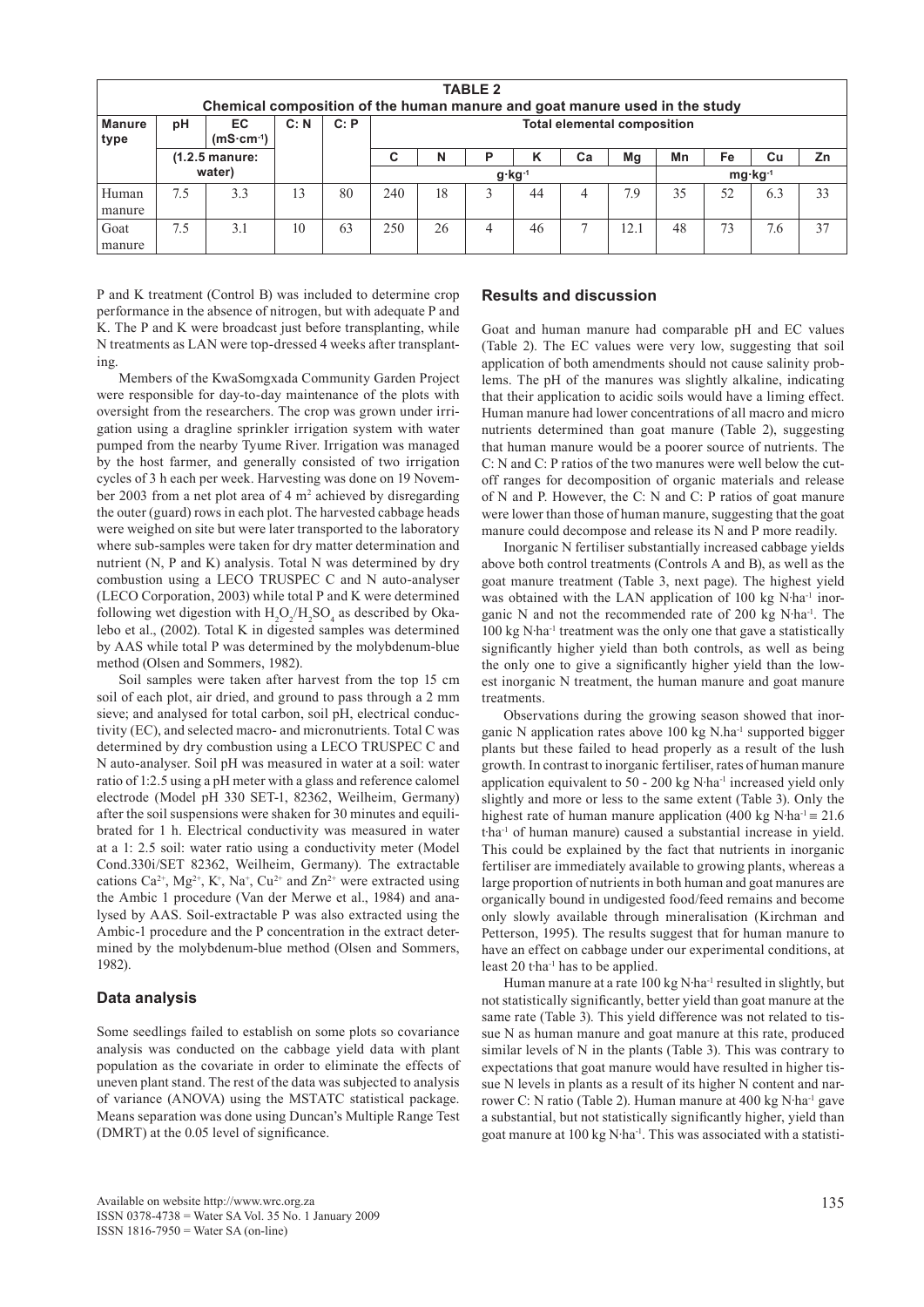| Mean fresh yield and N, P and K concentration of cabbage at harvest time<br>P<br>$g \cdot kg^{-1}$<br>1.3 <sub>e</sub> | K<br>19.5 |  |
|------------------------------------------------------------------------------------------------------------------------|-----------|--|
|                                                                                                                        |           |  |
|                                                                                                                        |           |  |
|                                                                                                                        |           |  |
|                                                                                                                        |           |  |
|                                                                                                                        | 20.4      |  |
|                                                                                                                        |           |  |
| $1.9$ ab                                                                                                               | 24.2      |  |
| $1.7$ bcd                                                                                                              | 23.7      |  |
| 2.1a                                                                                                                   | 24.6      |  |
| 2.0a                                                                                                                   | 26.4      |  |
|                                                                                                                        |           |  |
| $1.4$ de                                                                                                               | 21.2      |  |
| $1.8$ abc                                                                                                              | 23.3      |  |
| $1.6$ bcd                                                                                                              | 25.0      |  |
| $1.8$ abc                                                                                                              | 26.2      |  |
|                                                                                                                        |           |  |
| $1.5$ cde                                                                                                              | 20.8      |  |
|                                                                                                                        | $1.5$ cde |  |

*Figures in a column followed by the same letter or none at all are not significantly different at p < 0.05 according to Duncan's Multiple Range Test.*

|                                                                                                                                                                        |                     |                    |            | TABLE 4 |                                        |                      |     |     |      |  |
|------------------------------------------------------------------------------------------------------------------------------------------------------------------------|---------------------|--------------------|------------|---------|----------------------------------------|----------------------|-----|-----|------|--|
| Effects of human manure, goat manure and inorganic fertiliser on soil organic carbon,<br>electrical conductivity, pH and Ambic 1 extractable macro- and micronutrients |                     |                    |            |         |                                        |                      |     |     |      |  |
|                                                                                                                                                                        | <b>OC</b>           | <b>EC</b>          | рH         | P       | Κ                                      | Ca                   | Mg  | Zn  | Cu   |  |
|                                                                                                                                                                        | $(g \cdot kg^{-1})$ | $\mu$ S·cm $^{-1}$ |            |         |                                        |                      |     |     |      |  |
| Control A                                                                                                                                                              | 16                  | 111                | $6.3$ abc  | 32.3    | 68.5                                   | 181                  | 137 | 91  | 10.0 |  |
| Control B (basal $P & K$ )                                                                                                                                             | 14                  | 95                 | $6.1$ efg  | 36.8    | 60.5                                   | 157                  | 131 | 108 | 9.1  |  |
| $LAN + basal$ $P&K$                                                                                                                                                    |                     |                    |            |         |                                        |                      |     |     |      |  |
| 50 $kg$ N·ha <sup>-1</sup>                                                                                                                                             | 14                  | 106                | $6.2$ cdef | 45.1    | 52.5                                   | 149                  | 132 | 107 | 10.3 |  |
| $100$ kg N·ha <sup>-1</sup>                                                                                                                                            | 15                  | 100                | $6.1$ efg  | 43.3    | 48.4                                   | 165                  | 121 | 115 | 9.7  |  |
| $200$ kg N·ha <sup>-1</sup>                                                                                                                                            | 15                  | 141                | $6.0$ fg   | 42.6    | 58.4                                   | 167                  | 156 | 103 | 10.7 |  |
| $400$ kg N·ha <sup>-1</sup>                                                                                                                                            | 15                  | 103                | 5.9 g      | 46.1    | 54.4                                   | 167                  | 149 | 100 | 10.8 |  |
| Human manure                                                                                                                                                           |                     |                    |            |         |                                        |                      |     |     |      |  |
| 50 $kg$ N·ha <sup>-1</sup>                                                                                                                                             | 14                  | 120                | $6.3$ abc  | 36.6    | 56.4                                   | 165                  | 137 | 117 | 10.0 |  |
| $100 \text{ kg N} \cdot \text{ha}^{-1}$                                                                                                                                | 14                  | 98                 | $6.3$ abc  | 44.0    | 58.5                                   | 162                  | 136 | 98  | 11.1 |  |
| $200$ kg N·ha <sup>-1</sup>                                                                                                                                            | 15                  | 112                | $6.3$ abc  | 37.5    | 64.5                                   | 158                  | 135 | 89  | 9.5  |  |
| $400$ kg N·ha <sup>-1</sup>                                                                                                                                            | 14                  | 119                | 6.5a       | 40.8    | 60.4                                   | 154                  | 148 | 89  | 11.8 |  |
| Goat manure                                                                                                                                                            |                     |                    |            |         |                                        |                      |     |     |      |  |
| $100 \text{ kg N} \cdot \text{ha}^{-1}$                                                                                                                                | 14                  | 129                | $6.4$ ab   | 39.1    | 52.4                                   | 157                  | 130 | 114 | 9.1  |  |
| $\alpha$ and $\alpha$ and $\alpha$ and $\alpha$                                                                                                                        |                     |                    |            |         | $\mathbf{v}$ $\mathbf{v}$ $\mathbf{v}$ | $\sim$ $\sim$ $\sim$ |     |     | .    |  |

*Figures in a column followed by the same letter or none at all are not significantly different at p < 0.05 according to Duncan's Multiple Range Test.*

cally significantly higher tissue N level in the plants fertilised at this human manure level than with the goat manure treatment, as well as in plants grown at the lowest two human manure treatments.

Human manure increased tissue P concentration relative to the absolute control but the increases were only statistically significant at rates of human manure application supplying 100 or more kg N∙ha-1 (Table 3). Human manure at all levels resulted in higher K concentrations in plants than goat manure, though the increases were not statistically significant (Table 3). Each increment in human manure application was accompanied by a corresponding increase in cabbage tissue K concentration. These results suggested that observed slight differences in yield could have been, at least partially, influenced by differences in the release patterns and availability of P and K from the goat and human manures.

Soil analysis after harvest showed that all the fertiliser and manure treatments maintained higher, but non-significant, levels of extractable P relative to control A (Table 4). However, soil P levels in all treatments, including the unfertilised control, were more than adequate for optimum crop production (FSSA, 2007). Therefore it is not surprising that yields were not significantly related to plant tissue P levels. Levels of extractable P in the inorganic fertiliser treatments were, as expected, more or less the same since they received a uniform rate of P application.

Comparison of treatments applied at the same rate of nitrogen (100 kg N∙ha-1) showed that human manure resulted in higher levels of extractable P and K in the soil compared to goat manure (Table 4) even though the potential total P and K contribution of human manure was lower than that of goat manure (Table 2). Therefore, the higher tissue P and K concentration associated with human manure when contrasted with goat manure (Table 3) could be due to the greater ability of human manure to release and maintain higher levels of available P and K in the soil. These results are in agreement with those of Kirchman and Petterson, (1995) who also reported high levels of P and K in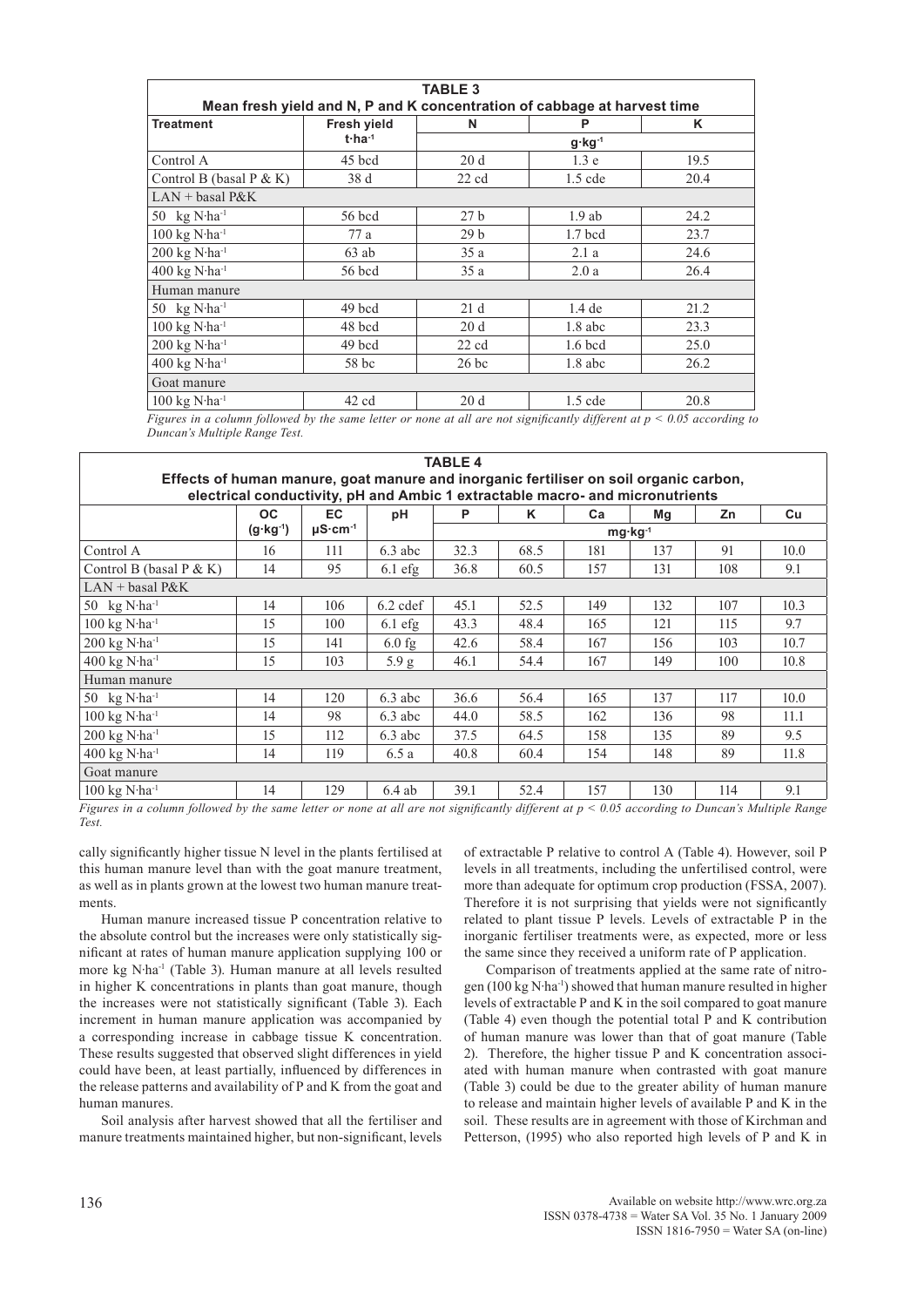human faeces. It is possible that the human manure decomposed and released available P and K in soil more readily than goat manure because it contains fewer lignaceous materials than goat manure. However, it is also possible that the higher available P and K status of the human manure could have been, at least partially, contributed by the ash often used as a dehydrating/sanitising agent in ECOSAN toilets from which the human manure was collected. These findings suggest that the P and K in human manure is readily released and can have a positive effect on crop growth in P and K deficient soils. While the experimental soil had adequate levels of P (Table 4), there are many P-deficient soils in South Africa (Mandiringana et al., 2005; Henry and Smith, 2006) that could benefit from this amendment.

Inorganic fertiliser consistently decreased pH relative to the control (Table 4) even though the N source used was limestone ammonium nitrate (LAN), which contains some lime. Its continued use could in the long term lead to acidity problems at this site. By contrast, human manure had no effect on pH at low rates of application but increased it at the highest rate of application suggesting that its regular use could have a liming effect in acidic soils. This effect was consistent with the observed slightly alkaline pH of human manure (Table 2). These results suggest that applications of human (and goat) manure may in the long term raise soil pH to levels where it can induce trace element (notably Zn) deficiencies in crops. Fertiliser and manure treatments had no consistent effect on total C, EC, Ca, Mg, or Cu (Table 4). However, Zn levels in soil tended to decrease with increasing levels human manure application.

Generally, the results indicated that human manure has good fertiliser value especially with respect to P and K. But evidently it is not a good source of N, and therefore where used it should be applied with some inorganic N for greater effectiveness. The rate of human manure application should be based on the crop's P requirements while inorganic N and K could be applied at rates calculated to supplement the amounts of these nutrients supplied by the human manure.

While the recycling of human manure through use as a soil amendment may reduce the need for chemical fertilisers in some soils, it also has the inherent risk of recycling pathogens found in human excreta if appropriate precautions are not taken (Höglund, 2001). This concern is even greater in developing countries where faecal material has high pathogen contents (Jiménez et al., 2002; 2004). Cisneros et al., (2006) showed that dry faecal material extracted from UD toilets in the eThekwini region of South Africa had a microbial content comparable to sludge classified as Type B in current South African regulations (WRC, 1997). In terms of these regulations, Type B sludge may not be used for:

- **•** Household vegetables consumed raw or cooked or for tobacco production
- **•** Private gardens (lawns, shrubs and vegetables).

It may, however, be used for other types of crops with some restrictions to minimise human exposure. These other crop types include vineyards and fruit trees (excluding private gardens), cereals and sugar cane, public gardens and traffic islands, public gardens and recreational areas, nurseries, crops for grazing and dry fodder production, grass or other crops for stabilising mine dumps, as well as natural veld and tree plantations (WRC, 1997). The human manure used in this study which was obtained from UD toilets in Mthatha could be considered similar to the one from eThekwini Municipality used by Cisneros et al., (2006). Therefore, although human manure was found to improve cabbage yields to some extent; it cannot be recommended for fertilising this and other household vegetable crops but can be considered as a soil amendment for the other crop types listed above.

#### **Conclusions**

Dry human manure resulted in higher cabbage yields than those yields achieved using goat manure but was inferior to inorganic fertiliser. The better agronomic effectiveness of human manure when compared to goat manure was attributed to its higher potassium and phosphate fertiliser value as it released and maintained higher levels of extractable K and P in soil. Human manure was however, a poor source of N so for greater agronomic effectiveness it should be co-applied with some inorganic fertiliser N. Human manure increased soil pH and thus has the potential of improving crop growth in acidic soils through its liming effect as well. Based on these findings human manure from urinediversion toilet systems in South Africa has good potential for use in soil productivity improvement in certain sectors of South African agriculture where regulations allow the use of Type B sludges.

#### **Acknowledgements**

Financial support for this study was provided by the Water Research Commission (WRC) of South Africa. The authors are grateful to Mr Welcome Seti for help with the field trial and Mrs Siyasanga Mdana for laboratory analysis of the soil, manure and plant samples. Constructive comments by the anonymous reviewers are gratefully acknowledged. The views expressed in this paper are those of the authors and do not in any way reflect the views of the WRC, the CSIR or the University of Fort Hare.

#### **References**

- AUSTIN A and DUCKER L (2002) Urine-Diversion Ecological Sanitation Systems in South Africa. CSIR Building and Construction Technology, Pretoria, South Africa.
- CISNEROS BJ, PASHA MC and AUSTIN LM (2006) Microbiological effects on food crops fertilised with faecal material from urinediversion toilets. In: Mnkeni PNS, Cisneros, BJ, Pasha MC and Austin LM (2006) Use of Human Excreta from Urine-Diversion Toilets in Food Gardens: Agronomic and Health Aspects. WRC Report No. 1439/3/06. Water Research Commission, Pretoria, South Africa.
- DRANGERT JO (1998) Fighting the urine blindness to provide more sanitation options. *Water SA* **24** 157-164. http://www.wrc.org.za/ archives/watersa%20archive/1998/April/apr98\_p157.pdf
- ESREY SA, GOUGH J, RAPAPORT D, SAWYER R, SIMPSON-HERBET M, VARGAS J and WINLAD U (eds.) (1998) *Ecological Sanitation*. Sida, Stockholm, Sweden.
- ESREY SA and ANDERSSON I (2001) Ecological Sanitation: Closing the Loop. [online] http://www.ruaf.org/1-3/35-37/.html
- HÖGLUND C (2001) Evaluation of the Microbial Health Risks Associated with the Reuse of Source-Separated Human Urine. Swedish Institute of Infectious Disease Control, Stockholm.
- JIMÉNEZ B, MAYA C, SANCHEZ E, ROMERO A, LIRA L and BARRIOS JA (2002) Comparison of the quantity and quality of the microbiological content of sludge in countries with low and high content of pathogens. *Water Sci. Technol*. **46** (10) 17-24.
- JIMÉNEZ B, BARRIOS J, MENDEZ J and DIAZ J (2004) Sustainable management of sludges in developing countries. *Water Sci. Technol.* **49** (10) 251-258.
- KIRCHMANN H and PETTERSSON S (1995) Human urine Chemical composition and fertiliser use efficiency. *Fert. Res*. **40** 149-154.
- HEINONEN-TANSKI H and VAN WIJK-SIJBESMA C (2005) Human excreta for plant production. *Biores. Technol*. **96** 403-411.